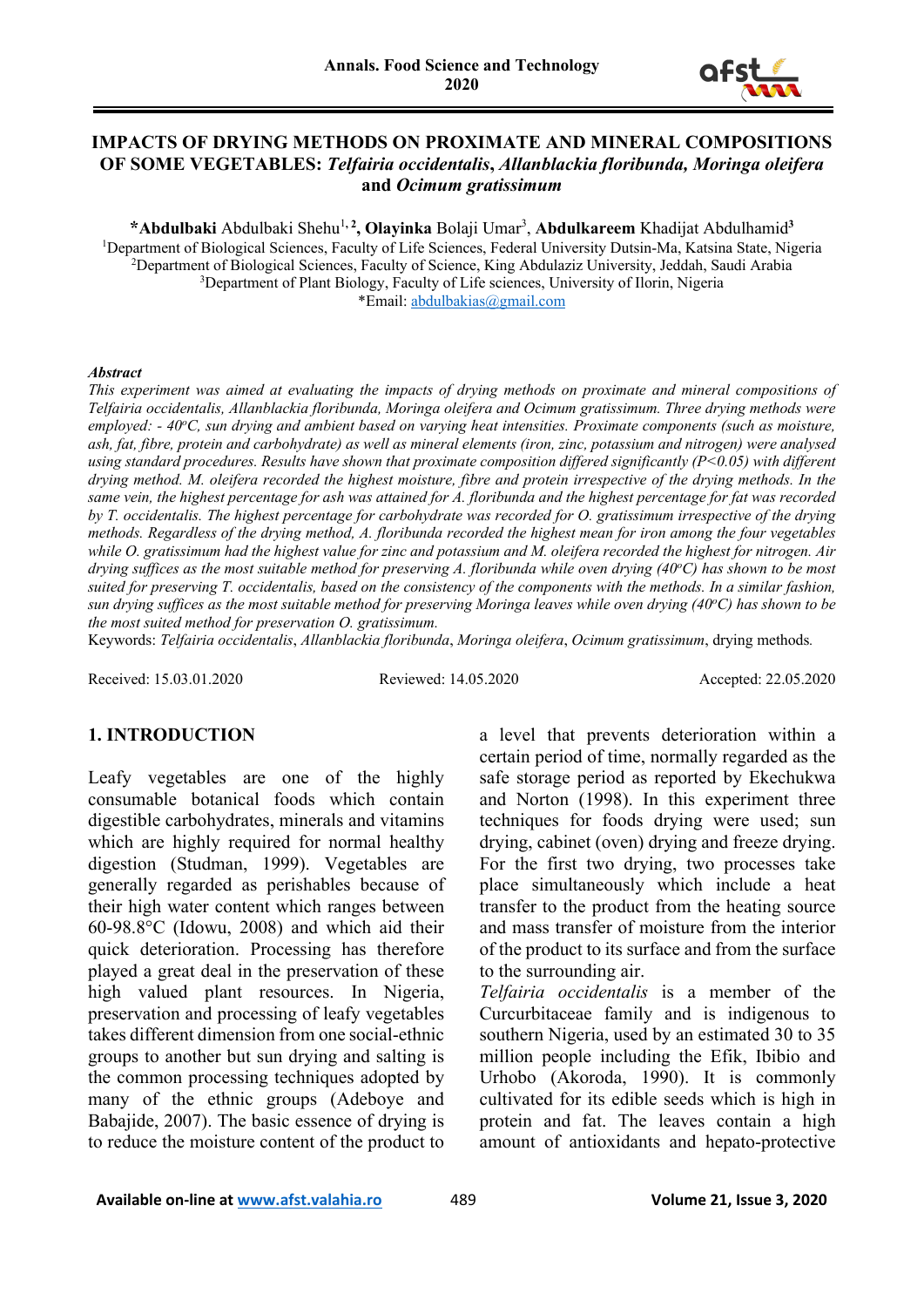

and microbial properties (Nwanna *et al.,* 2008). *Allanblackia floribunda* belongs to the family Clusiaceae found in the moist tropical forest which stretches across Africa from Liberia to Tanzania (Pye-smith, 2009). The tree thrives well in the Niger Delta Region of Nigeria, especially in abandoned forests (acidic soils) with rainfall as high as 2400mm. Commonly known as the horse-radish tree, *Moringa oleifera* belongs to the Moringaceae family. It is a multipurpose tree widely distributed in India, the Philippines, Sri Lanka, Thailand, Malaysia, Burma, Pakistan, Singapore, the West Indies, Cuba, Jamaica and Nigeria (Ramachandran *et al.,* 1980). Highly valued for its medicinal property, *Ocimum gratissimum* is a member of the family Lamiaceae is indigenous to tropical areas especially Libya. The plant is used as food spice and for the treatment of ailments such as malaria, diabetes, respiratory and urinary tract infections, cough, fever, diarrhoea, abdominal pains, pneumonia, conjunctivitis, oral wounds and tooth infection (Iwalokun *et al.,* 2003). This experiment is thus geared towards evaluating the different drying methods vis-à-vis their impacts on quality of the selected notable vegetables.

# **2. MATERIALS AND METHODS**

## **Sample Collection and Preparation**

*M. oleifera* and *O. gratissimum* were collected from Flower Garden, Ilorin South Local Government Area, Ilorin, Kwara State, Nigeria while *T. occidentalis* and *A. floribunda* were collected from Mandate market, Ilorin West Local Government, Ilorin, Kwara State, Nigeria. Fresh leaves of the vegetables obtained were washed to remove dust and sand thereby avoiding inoculations on the leaf surfaces.

# **Drying**

The drying methods employed in this experiment include oven drying (40°C), sun drying and ambient (air-drying). The major factor distinguishing the methods is the heat intensity. Drying of samples was conducted using the methods described by Mbah *et al.* (2012) with few modifications.

#### **Proximate analysis**

The proximate analysis of the food samples was carried out according to Association of Official Agricultural Chemists (AOAC) procedure (2005) for moisture, fat, ash and crude fibre. Protein was determined by the method described by Pearson (1976).

#### **Minerals quantification**

The dried sample  $(0.5 \text{ g})$  was taken in digesting glass tube. Ten milliliters  $(10 \text{ ml})$  of  $HNO<sub>3</sub>$  was added to the sample. The resulting mixture was kept overnight at room temperature. Thereafter, 4.0 ml per-chloric acid  $(HClO<sub>3</sub>)$  was added to the mixture and kept in fume cupboard. The temperature was increased gradually starting from 50°C to 300°C in the digestion unit. The digestion was achieved in about 70-80 minutes as indicated by the appearance of the white fumes. The mixture was allowed to cooled and transferred into 100 ml volumetric flasks and the volume of the contents were made up to 100 ml with distilled water. The resulting solution was filtered. The filtrate was then used for the mineral determination. Nitrogen (N) was determined using micro Kjeldhal method. Iron (Fe) and zinc (Zn) were determined through Atomic Absorption Spectrophotometer (AAS). Potassium (K) was determined by Flame Photometer following the method of Allen (1989).

## **Statistical Analysis**

All the data obtained were subjected to one way analysis of variance (ANOVA) and means were separated using New Duncan's Multiple Range Test in Statistical Package for Social Sciences (SPSS) version 17. All means were expressed as means  $\pm$  standard error of three replicates.

## **3. RESULTS AND DISCUSSION**

## **Results**

## **Proximate Composition**

Results of this experiment show that drying methods significantly (P<0.05) affected the moisture, ash, fat, fibre, protein and carbohydrate of all the vegetables.

The highest percentage moisture for all the vegetables aside *M. oleifera* was recorded under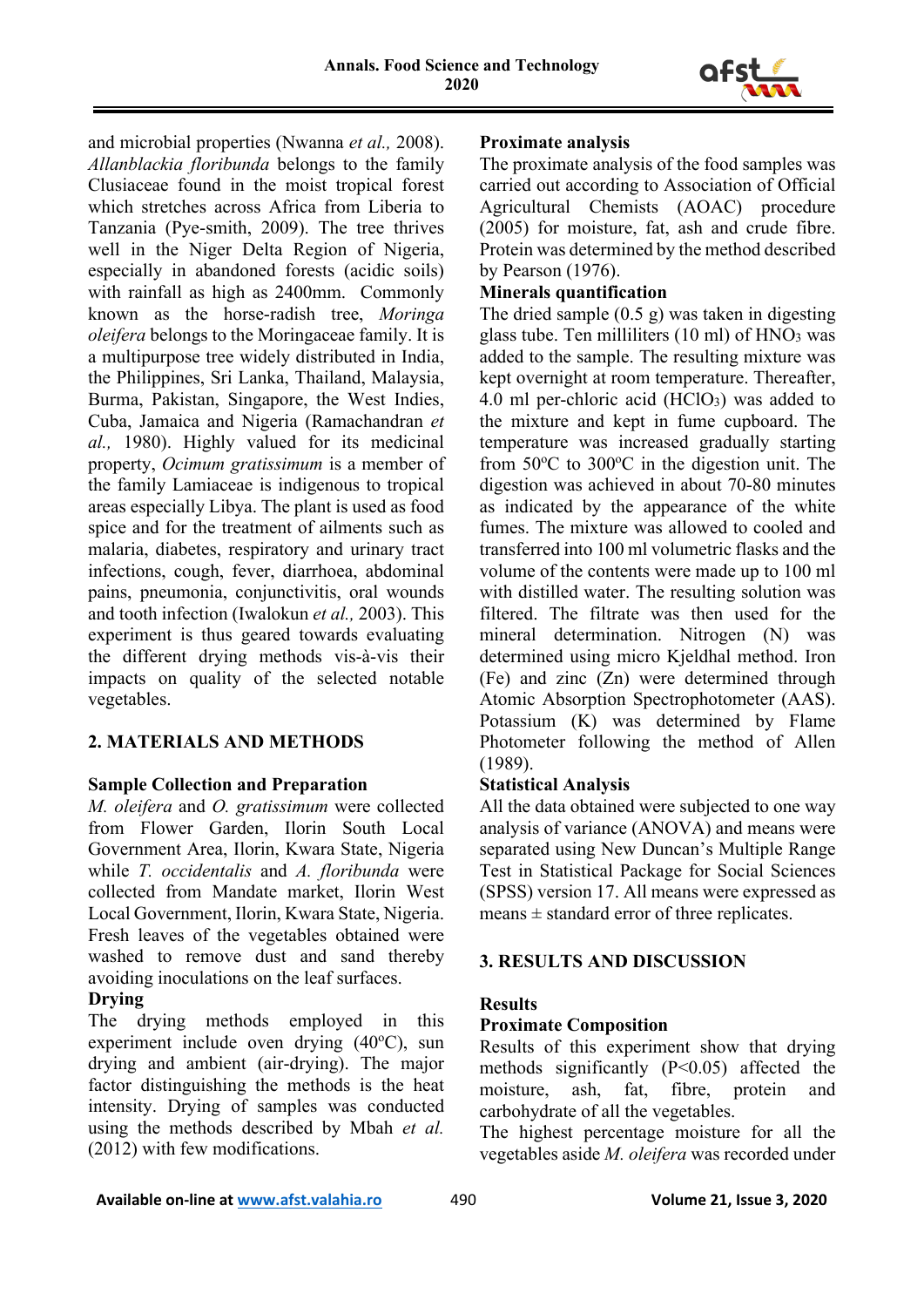

ambient condition, an indication that is the least dried (Figure 1). The lowest percentage moisture was recorded for the oven-dried (40°C) leaves of the three plants and thus the most effective in drying them. *M. oleifera*, on the other hand followed a contrasting trend where the highest percentage moisture was recorded for the oven-dried leaves and the lowest percentage moisture was recorded under ambient condition. Regardless of the drying method, *M. oleifera* recorded significantly higher moisture of all the four plants (Figure 1). Percentage ash of both *M. oleifera* and *O. gratissimum* differ significantly (P<0.05) across the drying methods (Figure 2). Air dried leaves recorded the highest values followed by the oven-dried (40°C) and sun dried leaves in descending order. Percentage ash content of *T. occidentalis* followed a similar pattern as its moisture content. The percentage ash of *A. floribunda* recorded by the oven-dried leaves was significantly highest. *A. floribunda*, regardless of the drying method, recorded the highest ash content of all the four plants (Figure 2).

There was significant difference between fat content of *T. occidentalis* dried under ambient condition, which had significantly highest magnitude, and the other drying methods. Percentage fat content of sundried *A. floribunda*  differ significantly from the oven-dried but statistically similar to those dried under ambient method. Fat content of oven-dried (40°C), ambient and sundried leaves of *A. floribunda*  followed in ascending order. Air dried *M. oleifera* leaves had significantly higher fat, followed by oven-dried and sundried leaves in descending order. ).

0. gratissimum leaves dried at 40°C differ significantly from sun dried and air dried leaves, both of which are statistically similar and recorded the highest value. *T. occidentalis*  recorded the highest percentage fat regardless of the drying method (Figure 3).

Fibre content of the four vegetables differs significantly across all the drying methods (Figure 4). However, *M. oleifera* maintained the highest fibre content irrespective of the drying method. Percentage fibre content of *T. occidentalis* dried using ambient method was significantly highest, followed by oven-dried (40°C) and sundried leaves in descending order. *A. floribunda* recorded highest fibre content under oven drying followed by ambient and sun drying in descending order. *M. oleifera* fibre differ significantly across the drying methods while fibre of oven dried and sun dried *O. gratissimum* leaves were statistically similar (Figure 4).

Aside *M. oleifera*, drying methods significantly affected the protein contents of the vegetables (Figure 5). Percentage protein content of *T. occidentalis* dried with oven (40°C) was significantly highest, followed by ambient and sundried leaves in descending order. The same trend was also recorded for *A. floribunda*. However, percentage protein of *A. floribunda* dried at 40°C and ambient were statistically similar at P<0.05. As for *O. gratissimum*, leaves dried at 40°C recorded the highest protein, followed by sun dried and air dried leaves. Irrespective of the drying methods, however, *M. oleifera* maintained the highest protein content (Figure 5).

With respect to percentage carbohydrate (Figure 6), *T. occidentalis* dried with oven recorded the highest percentage followed by sun drying and air drying in decreasing order. *A. floribunda*, recorded the highest percentage carbohydrate for the sun dried leaves while the leaves dried at 40°C and ambient were statistically similar at P<0.05. Percentage carbohydrate of *M. oleifera*  and *O. gratissimum*, followed similar trend as in fibre content, on account of significance (P<0.05). However, *O. gratissimum* maintained the highest percentage carbohydrate regardless of the drying methods (Figure 6).

# **Mineral composition**

Mineral composition (Iron, zinc, potassium and nitrogen) of all the vegetables was significantly (P<0.05) affected by the drying methods applied (Table 1). All minerals of *A. floribunda* were significantly similar, except for nitrogen which differed significantly across the drying methods. Sundried *A. floribunda* leaves had the lowest iron (Fe) while the oven-dried (40°C) leaves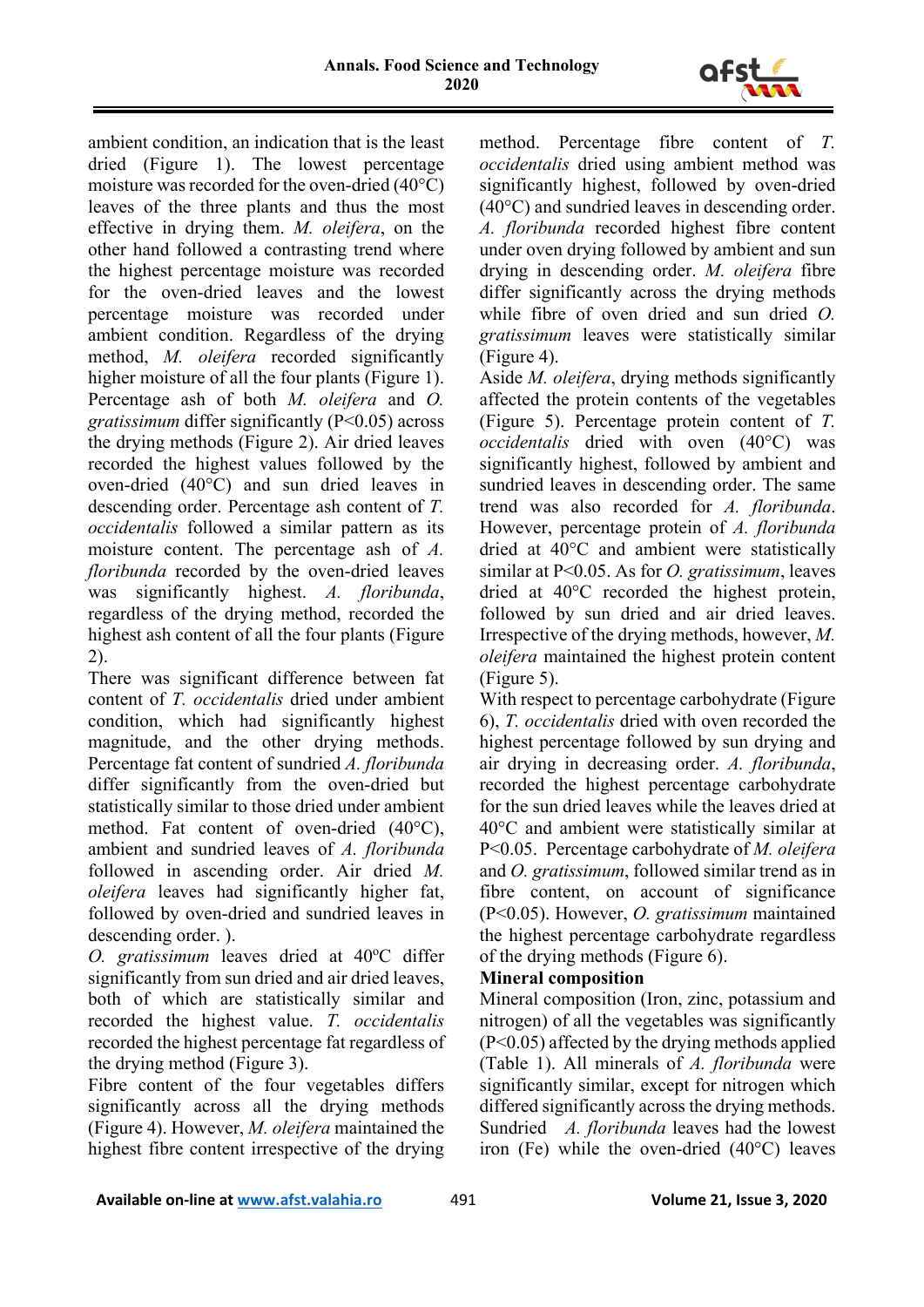

recorded the highest zinc (Zn) and nitrogen (N). However, sundried *A. floribunda* recorded the lowest values of zinc and nitrogen which differs significantly with N of the sundried sample. Potassium (K) was absent in dried *A. floribunda*  leaves. Potassium and nitrogen were significantly highest in oven-dried *T. occidentalis* while the sun drying and ambient methods recorded the highest values of iron and zinc respectively. Potassium and nitrogen of *T. occidentalis* differed significantly while iron and zinc were statistically similar across the drying methods. Amount of element maintained by *M. oleifera* leacves showed no significance across the drying methods except potassium which differed significantly across the drying methods. Oven-dried and air dried *M. oleifera*  maintained the highest potassium and nitrogen respectively. Potassium, nitrogen and zinc of *O. gratissimum* differed significantly across the drying methods while amount of iron was statistically similar. Oven-dried *O. gratissimum*  maintained the highest amount of mineral element while the sequence of the other methods remained inconsistent. Regardless of the drying method, *A. floribunda* recorded the highest mean for iron among the four vegetables while *O. gratissimum* had the highest value for zinc and potassium and *M. oleifera* recorded the highest for nitrogen (Table 1).

## **Discussion**

#### **Effects of Drying Methods on Proximate Composition**

Vegetables are ranked as perishable due to the high water content which as well resulted in high moisture content they possess. Because of their high moisture content, they become susceptible to infestations by microorganisms such as fungi and bacteria. Idah *et al*. (2010) opined that the high content of water in perishables not only pave way for microbial growth but also speed up the process of deterioration due to the high respiration rate. In order, to reduce spoilage and increase shelf life of perishables, thermal processing plays an integral role and one of such processing techniques is drying. Moreover, despite the effectiveness of many drying methods that have

been employed it is imperative to know their effects on nutritional components of the dried materials (Dauthy, 1995; Idah *et al.,* 2010) in order to arrive at a suitable drying technique that could guarantee longer shelf life and as well maintain the nutritional values of the dried products.

From the results of the experiment, it was observed that that were oven-dried were lower in moisture content compared to those that were dried by other methods except for *M. oleifera*.

Lower moisture content indicates longer shelf life as the condition prevent the growth of pathogens on the leaves. This observation of moisture content of *T. occidentalis* and *A. floribunda* agreed with the work of Amoo and Moza (1999) where oven drying and sun drying methods were found to significantly reduce the moisture content *Leptadenia hastate* leaves. Lower moisture content of leafy vegetables for oven-dried and sun dried was also reported by Manisha and Narayan (2015) and Oluwalana (2013). Percentage moisture retained by *O. gratissimum* leaves agree with the range of values reported by Mlitan *et al*. (2014). The moisture content of oven dried (40°C) M. *oleifera* leaves was higher compared to those reported by Tsado *et al*. (2015) and Umar *et al*. (2015)

Percentage ash obtained by both *M. oleifera* and *O. gratissimum* followed a similar pattern as the percentage moisture, with leaves dried at ambient recording the highest magnitude. Ash retained by *M. oleifera* leaves was higher compared to values reported by Tsado *et al*. (2015) which ranged between  $6.72\pm0.03\%$  and 7.93±0.11% for *Vernonia amygadalina*, across the drying methods. Basil leaves in this experiment disagrees with the findings of p, (2015) as % ash content was relatively low. The ash content of leaves of both *M. oleifera* and *O. gratissimum* representing the mineral contents of the drying methods attained its peak at ambient temperature. This therefore suggest that higher amount of minerals could be produced when the leaves are preserved at ambient temperature. It was observed from the leaves of *T. occidentalis* and *A. floribunda* that the higher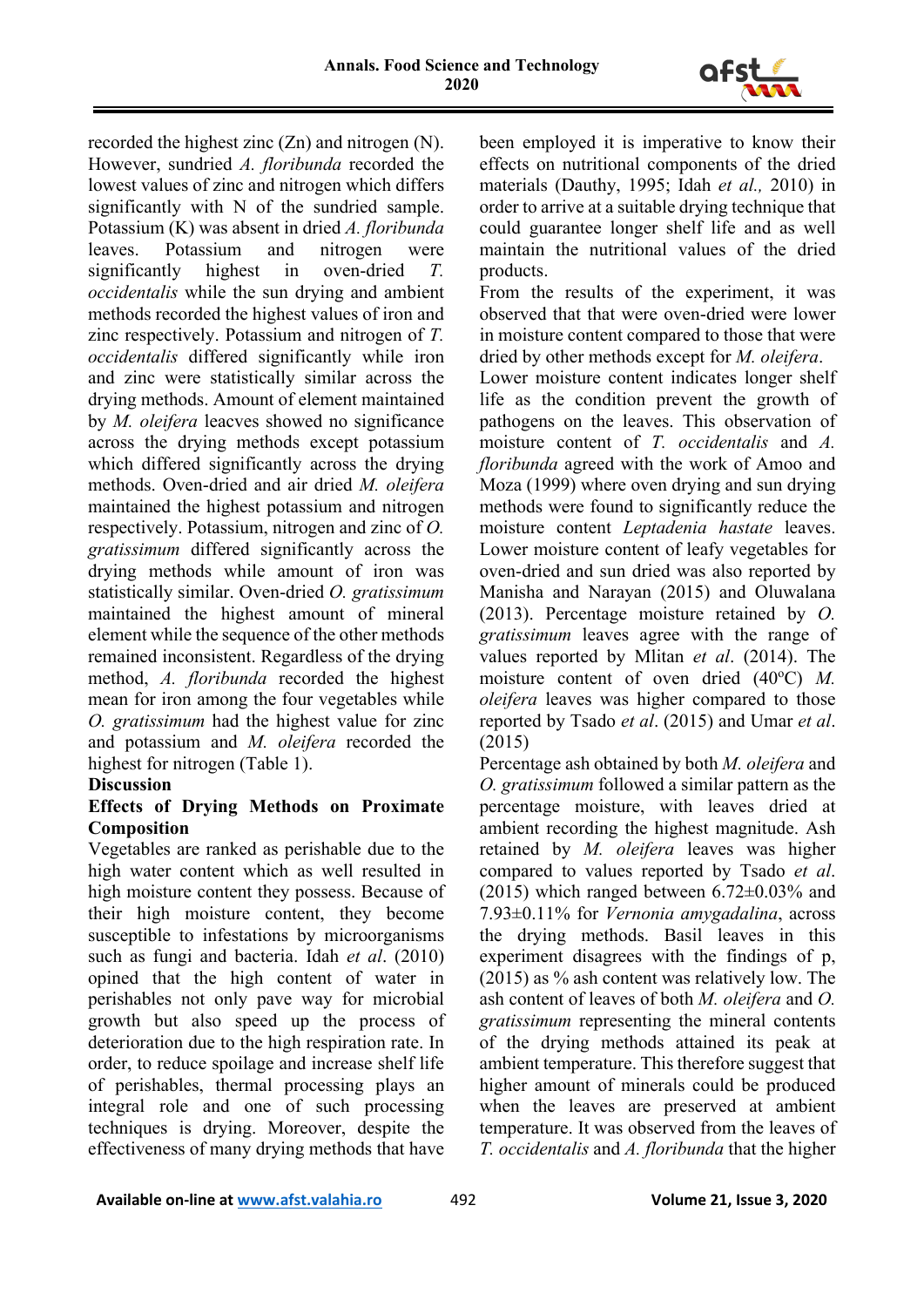

the percentage moisture, the lesser the percentage ash and vice-versa. This has been suggested by the result in which *A. floribunda*  retained the least moisture after the drying and higher ash content compared to *T. occidentalis*. *A. floribunda* and *T. occidentalis* recorded their highest ash contents at 40°C and ambient respectively. The higher ash content observed in dried tallow leaves pronounces it as a larger source of minerals.

*T. occidentalis* and *A. floribunda* leaves that were oven dried and air dried maintained higher protein content when compared to those that were sun dried. Oluwalana (2013) however reported that appreciable increase in crude protein content was noticed in sundried and oven-dried *Amaranthus hybridus* samples. According to Ukegbu and Okereke (2013), there is also high percentage protein recorded for sundried *T. occidentalis*. The mean protein recorded for dried *T. occidentalis* stands well above the findings of Orhuamen *et al* (2012) and Oni *et al.* (2015). Although, drying method did not significantly affect the protein content of *M. oleifera*, it was observed that, as the drying temperature increased from ambient to 40°C, crude protein decreased.

Similar result was reported by Tsado *et al*. (2015) and Umar *et al* (2015). A deviation from this trend was observed in *O. gratissimum* were percentage protein decreased with decreasing temperature from 40°C to ambient.

Percentage fat and fibre of *T. occidentalis*  attained their peak at ambient temperature while sun dried *A. floribunda* recorded highest fat and oven-dried *A. floribunda* recorded highest fibre. Oluwalana (2013) reported a contrasting trend for *Amaranthus hybridus* were high percentage fat was recorded for oven dried and high percentage fibre for sundried. The crude fat for all the different drying methods for both *M. oleifera* and *O. gratissimum* were relatively higher compared to those reported by Abioye *et al*. (2014), which ranged between 2.29% and 2.26% for *Adansonia digitata* leaves. Crude fat content of food products is an index of storability in respect of lipid oxidation. *M. oleifera* and *O. gratissimum* accrued their

highest fat at ambient and 40°C respectively. This is an indication of genotypic difference among the plants. Air dried *M. oleifera* retained moderate fibre content compared to sun dried and oven dried leaves which had the highest and lowest fibre respectively. Fibre content of sun dried *M. oleifera* compared to fat accrued suggests that leaves preserved at the by sun drying are healthier compared to other drying methods. Range of values for the drying methods obtained are lower than those reported by Tsado *et al*. (2015). *O. gratissimum* retained its highest fibre content for sun dried while the fibre content was moderate for oven dried. The values were similar to those reported by Ajayi, (2015). Adequate intake of dietary fiber is recommended for healthy food.

As for percentage carbohydrate, oven-dried and sundried leaves recorded higher values than the air dried samples for *T. occidentalis* and *A. floribunda*. This is not dissimilar to the report of Oluwalana (2013) on *Amaranthus hybridus*. Basil leaves maintained higher carbohydrate regardless of the drying methods. *M. oleifera*  recorded highest percentage carbohydrate for sundried samples followed by oven dried and ambient in decreasing order. Umar *et al.* (2015) reported that carbohydrate content increased as a result of drying by at least 6 times the initial concentration. Mustapha and Babura (2009) reported that the carbohydrate level in *Moringa*  is comparatively higher (10.1 %) when compared to other vegetables such as carrot (8.7  $%$ ) and sorrel  $(7.1\%)$ .

## **Effects of Drying Methods on Mineral Composition**

It was observed that the mineral contents of the vegetables were significantly affected by the drying methods. Regardless of the drying method, *A. floribunda* recorded the highest mean for iron among the four vegetables while *O. gratissimum* had the highest value for zinc and potassium and *M. oleifera* recorded the highest for nitrogen.

The high content of nitrogen in the vegetables indicated that the vegetables are good source of free energy as suggested by Abiodun *et al*. (2010).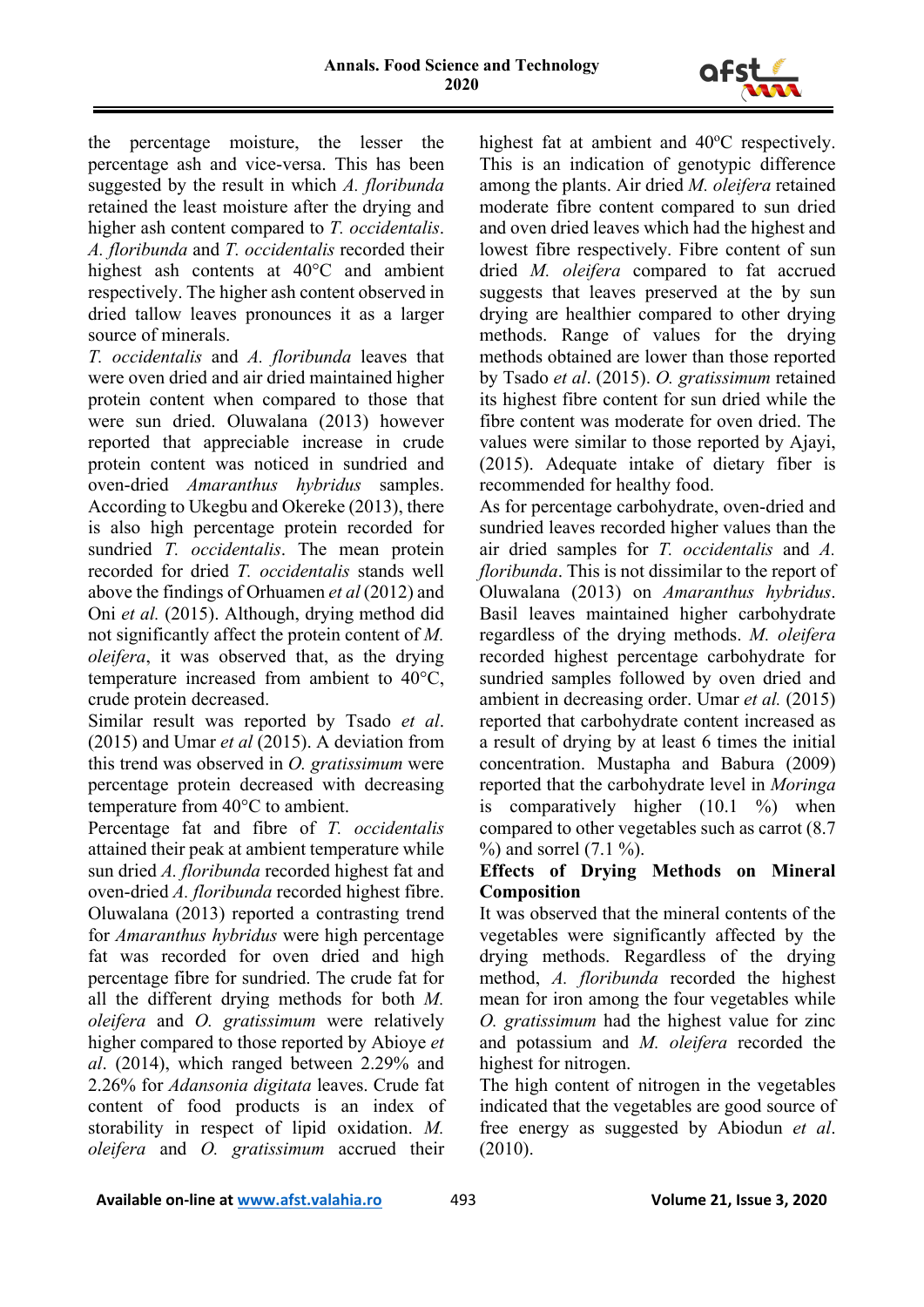



**Figure 1: Percentage moisture and ash contents of** *M. oleifera***,** *O. gratissimum, T. occidentalis* **and** *Allanblackia floribunda* **as influenced by different drying methods. Vertical bars represent standard errors (± SE) of treatment means.**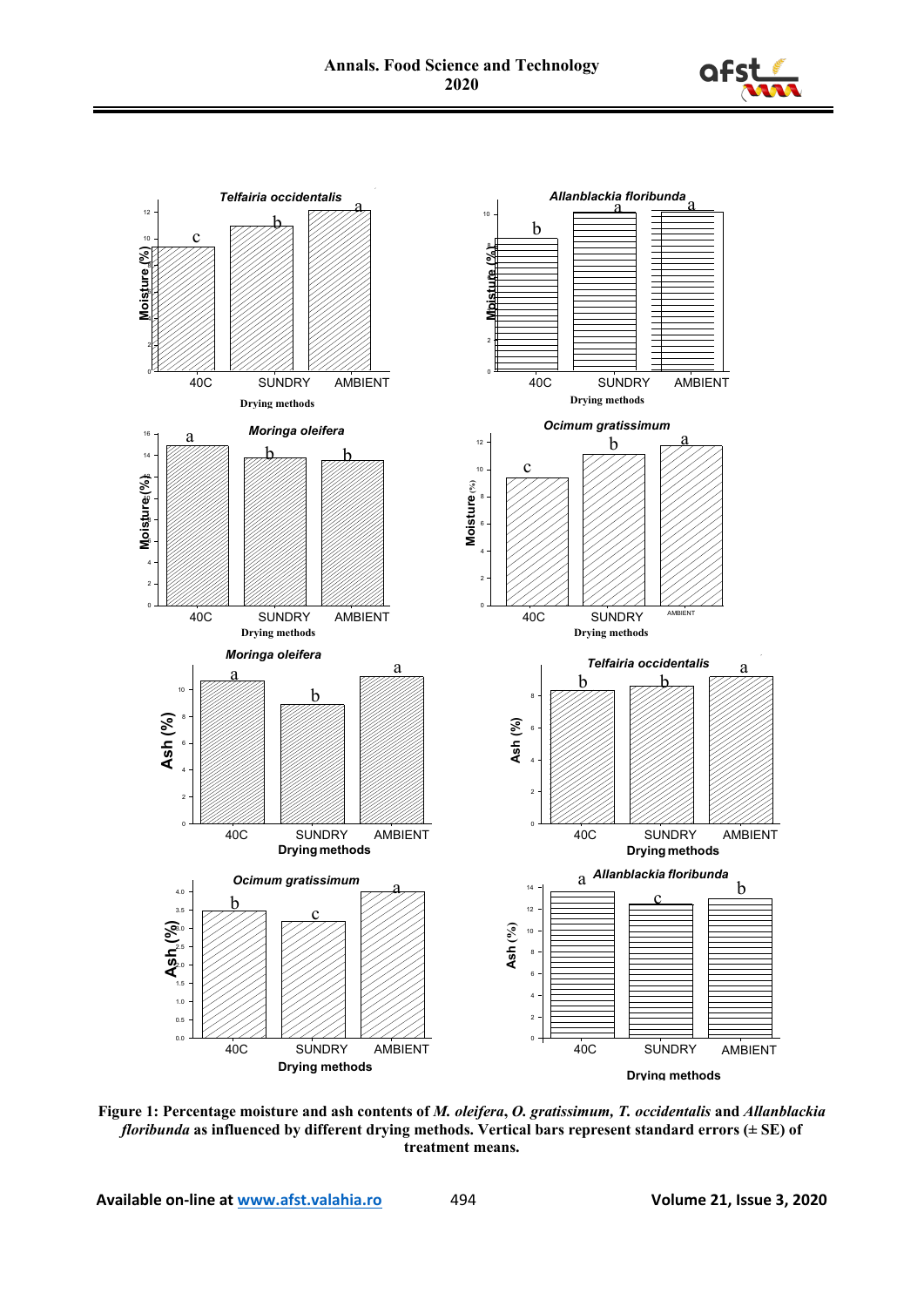



**Figure 2: Percentage fat and fibre content of** *M. oleifera, O. gratissimum, T. occidentalis* **and** *Allanblackia floribunda* **as influenced by different drying methods. Vertical bars represent standard errors (± SE) of treatment means.**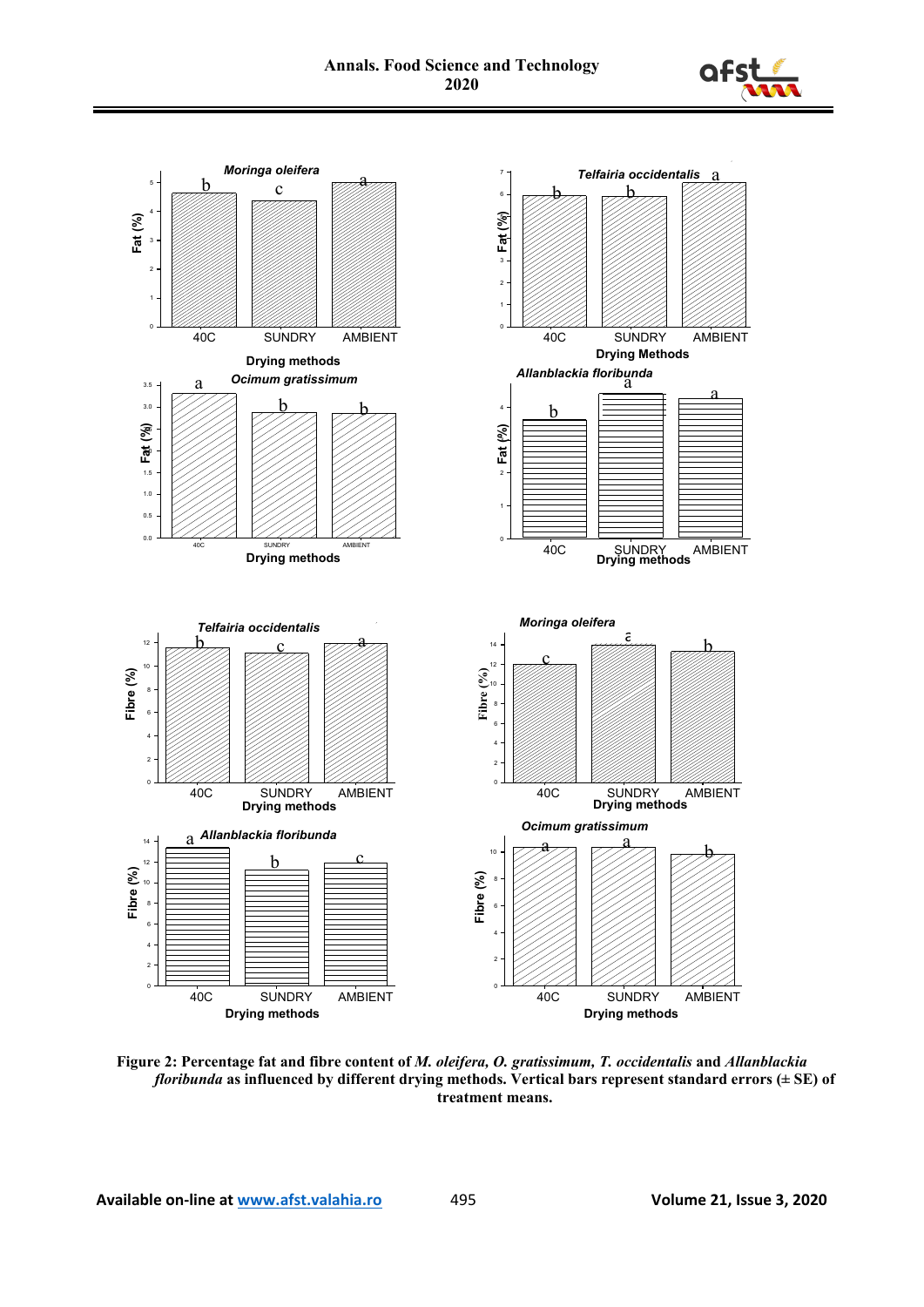



**Fig. 3: Percentage protein and carbohydrate content of** *M. oleifera, O. gratissimum, T. occidentalis* **and** *Allanblackia floribunda* **as influenced by different drying methods. Vertical bars represent standard errors (± SE) of treatment means.**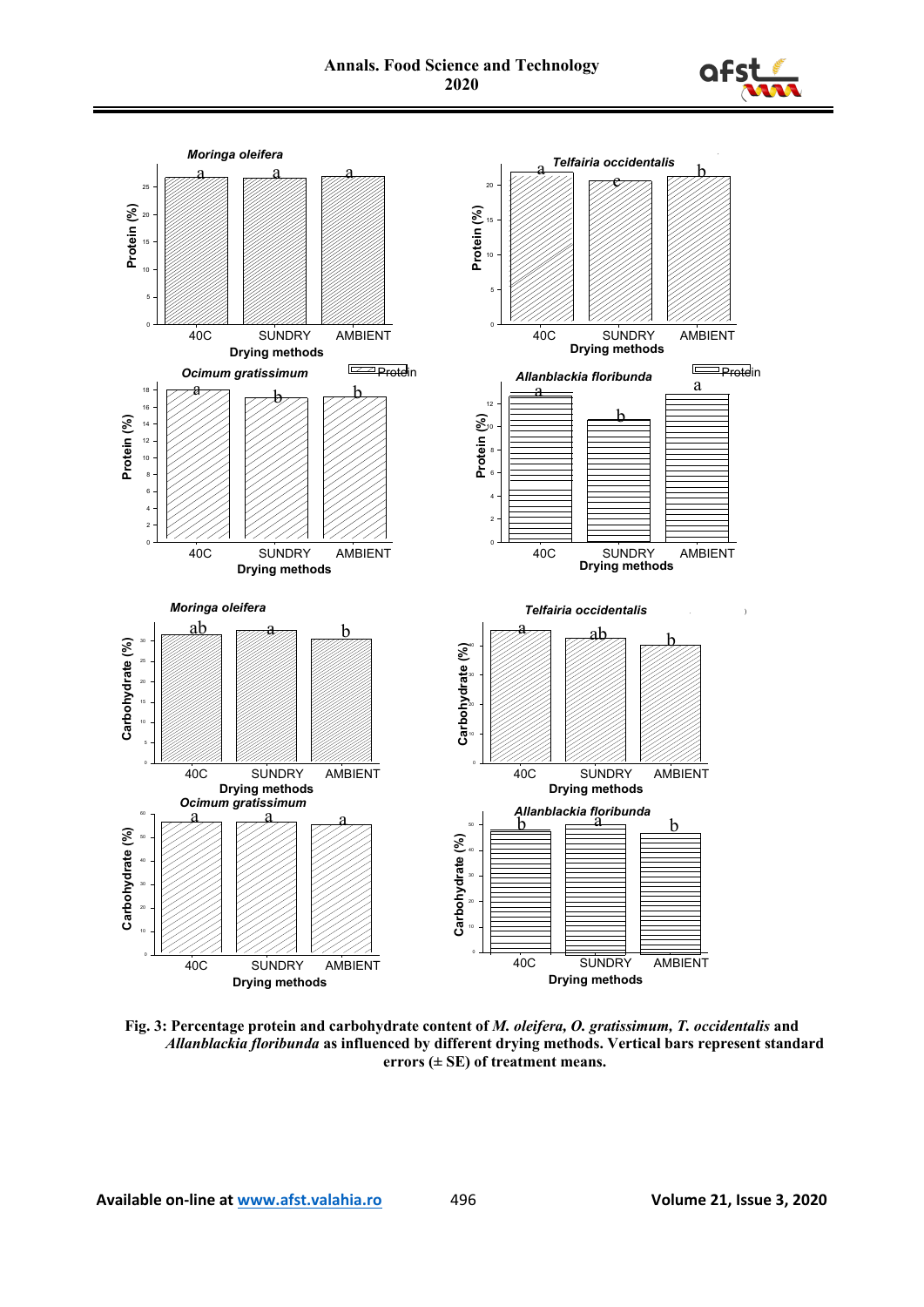

| Sample                  | Drying         | Fe(Mg/100ml)               | Zn(Mg/100ml)                  | K(Mg/100ml)                    | N(Mg/100ml)                   |
|-------------------------|----------------|----------------------------|-------------------------------|--------------------------------|-------------------------------|
|                         | methods        |                            |                               |                                |                               |
| Moringa oleifera        | $40^{\circ}$ C | $0.10 \pm 0.00^a$          | $0.080 \pm 0.00^a$            | $125.00 \pm 2.89^{\mathrm{a}}$ | $42.78 \pm 0.29$ <sup>a</sup> |
|                         | Sundry         | $0.10 \pm 0.00^{\text{a}}$ | $0.090 \pm 0.00^{\text{a}}$   | $100.00 \pm 0.00^{\circ}$      | $42.73 \pm 0.18^a$            |
|                         | Ambient        | $0.10 \pm 0.00^a$          | $0.090 \pm 0.00^{\text{a}}$   | $110.00 \pm 0.00^b$            | $43.24 \pm 0.39^{\mathrm{a}}$ |
|                         | Mean           | $0.10 \pm 0.00$            | $0.087 \pm 0.00$              | $111.67 \pm 3.73$              | $42.92 \pm 0.17$              |
| Ocimum gratissimum      | $40^{\circ}$ C | $0.25 \pm 0.03^{\text{a}}$ | $0.120 \pm 0.00^{\text{a}}$   | $195.00 \pm 2.89$ <sup>a</sup> | 28.19±0.19 <sup>a</sup>       |
|                         | Sundry         | $0.20 \pm 0.00^{\text{a}}$ | $0.085 \pm 0.03$ <sup>c</sup> | $130.00 \pm 0.00$ <sup>c</sup> | $26.65 \pm 0.13^b$            |
|                         | Ambient        | $0.20 \pm 0.00^{\text{a}}$ | $0.100 \pm 0.00^b$            | $140.00 \pm 0.00^b$            | $26.86 \pm 0.06^b$            |
|                         | Mean           | $0.22 \pm 0.01$            | $0.102 \pm 0.05$              | 155.00±10.14                   | $27.23 \pm 0.25$              |
| Telfairia occidentalis  | $40^{\circ}$ C | $0.20 \pm 0.00^{\text{a}}$ | $0.07 \pm 0.00^{\text{a}}$    | $25.00 \pm 5.00^{\mathrm{a}}$  | $34.10 \pm 0.27$ <sup>a</sup> |
|                         | Sundry         | $0.30 \pm 0.00^{\text{a}}$ | $0.07 \pm 0.00^a$             | $10.00 \pm 0.00^b$             | 32.07 $\pm$ 0.11 $\rm{^c}$    |
|                         | Ambient        | $0.20 \pm 0.00^{\text{a}}$ | $0.08 \pm 0.00^{\text{a}}$    | $10.00 \pm 0.00^b$             | $33.17 \pm 0.51^{\rm b}$      |
|                         | Mean           | $0.23 \pm 0.21$            | $0.73 \pm 0.02$               | $15.00 \pm 3.40$               | $33.12 \pm 0.38$              |
| Allanblackia floribunda | $40^{\circ}$ C | $0.30 \pm 0.00^{\text{a}}$ | $0.07 \pm 0.00^{\text{a}}$    | $0.00 \pm 0.00^a$              | $20.26 \pm 0.25$ <sup>a</sup> |
|                         | Sundry         | $0.20 \pm 0.00^{\text{a}}$ | $0.06 \pm 0.00^{\text{a}}$    | $0.00 \pm 0.00^a$              | $16.98 \pm 0.96^{\circ}$      |
|                         | Ambient        | $0.30 \pm 0.00^{\text{a}}$ | $0.06 \pm 0.00^{\text{a}}$    | $0.00 \pm 0.00^a$              | $20.61 \pm 0.53$ <sup>a</sup> |
|                         | Mean           | $0.27 \pm 0.21$            | $0.63 \pm 0.02$               | $0.00 \pm 0.00$                | $19.28 \pm 0.77$              |

**Table 1: Mineral composition of** *Moringa oleifera, Ocimum gratissimum, T. occidentalis* **and** *A. floribunda* **as influenced by different drying methods.**

#### **4. CONCLUSION**

From the findings of this experiment, it cannot be established that a particular method of drying from the three drying methods considered is suitable for all the vegetables due to varying degrees of success of the methods as it is depicted from the results of the analysis.

#### **5. REFERENCES**

- [1] Studman, C.J. Fruit and vegetables: Fruit and vegetable quality. CIGR handbook of agricultural engineering, Vol **4**, International Commission of Agricultural and Biosystems Engineering (CIGR), Sapporo, Hokkaido, Japan, 1999, 243-272.
- [2] Idowu, O. Effects of Drying Technique on Some Vegetable Leaves. Journal of Science and Technology, **2** 2, 2008, 80-81.
- [3] Adeboye, A.S. and Babajide, J. M. Effect of processing methods on antinutrients in selected leafy vegetables. Nigerian Food Journal, **25**, 2, 2007, 77- 87.
- [4] Ekechukwa, O.V. and Norton, B. Review of solar energy drying systems II: an over view of solar drying technology. Energy Conservation and Management, **40**, 1998, 615-655.
- [5] Akoroda, M.O. Ethnobotany of *Telfairia occidentalis* (Cucurbitaceae) among Igbos of Nigeria. Economic Botany, **44**, 1, 1990, 29-39.
- [6] NWANNA, L.C., FALAYE, A.E. AND SOTOLU, A.O. Water Hyacinth (Eichhornia crassipes) Mart.

Solms: A Sustainable Protein Source for Fish Feed in Nigeria. In: Adebooye, O.C., K.A. Taiwo and A.A. Fatufe (Eds.). Food, Health and Environmental Issues in Developing Countries: The Nigerian Situation, Alexander von Humboldt Foundation, Bonn, Germany. 2008, 187-194

- [7] PYE-SMITH C**.** Seeds of Hope: A public-private partnership to domesticate a native tree, Allanblackia, is transforming lives in rural Africa. Nairobi World Agroforestry centre, 2009.
- [8] Ramachandran, C., Peter, K.V., and Gopalakrishnan, P.K. *Moringa oleifera*: a multipurpose Indian vegetable. Economic Botany, **34**, 1980, 276-283.
- [9] Iwalokun, B. A., Ghenle, G. O., Adewole, T. A. and Akinsinde, K. A. Shigellocidial properties of the Nigerian medicinal plants: *Ocimum gratssimum*, *Terminalia aicennaoides* and *Monmerdica balsamma*. Journal of Health, Population and Nutrition, **19**, 2003, 331-335.
- [10] Mbah, M., Ogban, G. I., Konlack, G.D., Useh, M. F., Asuquo, A. E. The Bacteriological Status of Five Selected Street Vended Cooked Foods in Calabar, Nigeria. Journal of Pharmacy and Biological Sciences, **2**, 4, 2012, 25-29.
- [11] AOAC. Official methods of analysis,  $18<sup>th</sup>$  ed. Association of Official Analytical Chemistry, Washington DC, 2005.
- [12] PEARSON, D. Chemical analysis of foods,  $7<sup>th</sup>$  ed. Churchchill, Livingstone London, 218-336.
- [13] ALLEN, S. E. Analysis of vegetation and other organic materials. In: Allen, S.E. (Ed.): Chemical Analysis of Ecological Materials, 2nd edition,